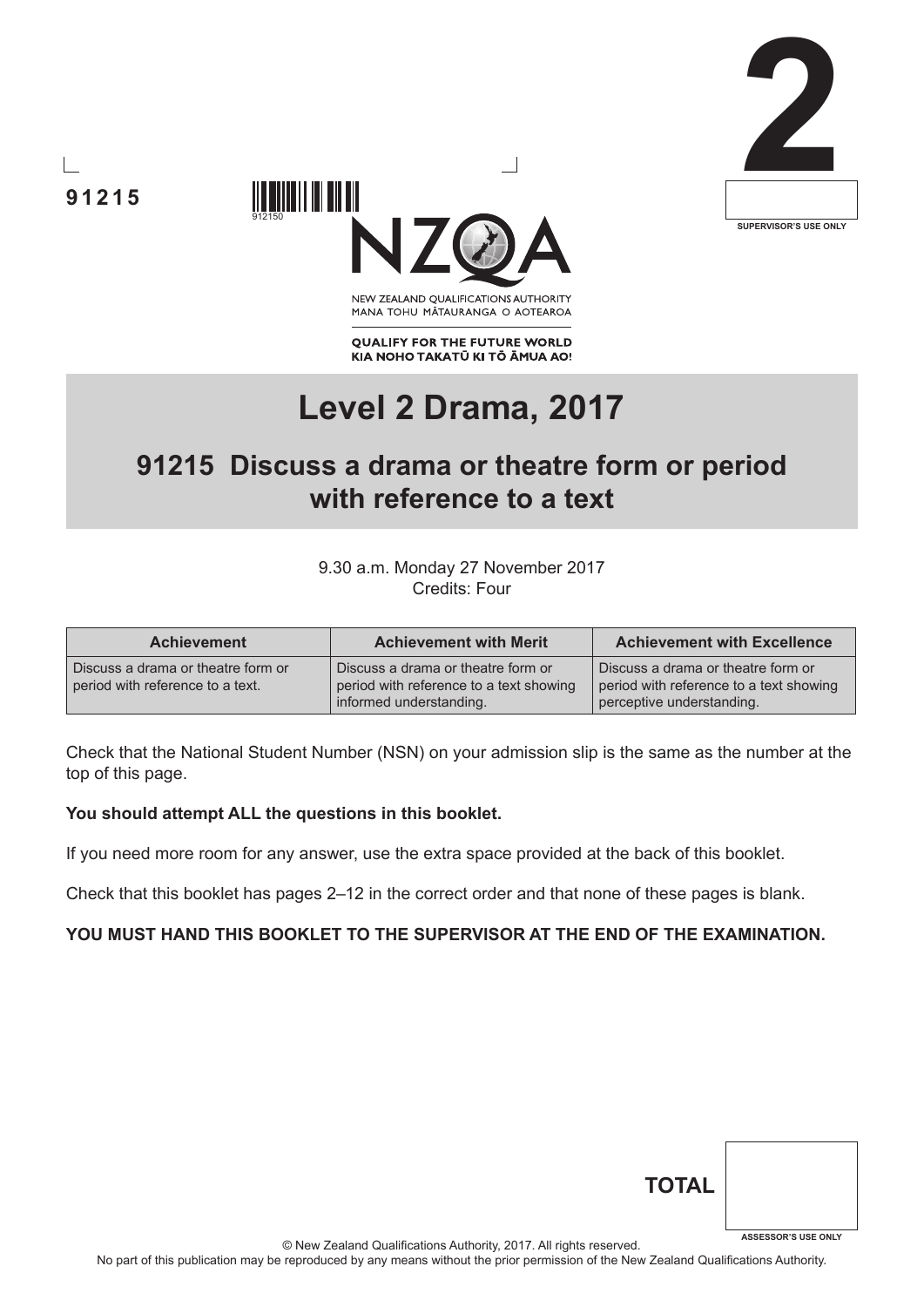To answer the questions in this paper, name the drama / theatre form or period you have studied, and ONE text from the form or period to which you will refer.

**Drama / theatre forms** include (but are not limited to):

- medieval theatre
- melodrama • Greek theatre
- commedia dell'arte • Elizabethan theatre
- New Zealand theatre.
- epic theatre

(If the text was not written as a script – as for example in commedia dell'arte – give brief details of the action.)

| Drama/theatre form or period: _                     |
|-----------------------------------------------------|
| Title of the text (or brief details of the action): |
|                                                     |
|                                                     |
| Playwright/creator(s) (if applicable):              |

**Features** of the drama/theatre form or period to which the questions refer may include:

- performance space
- conventions
- acting styles
- use of technologies
- themes or ideas
- historical/social context

• purpose

• use of language.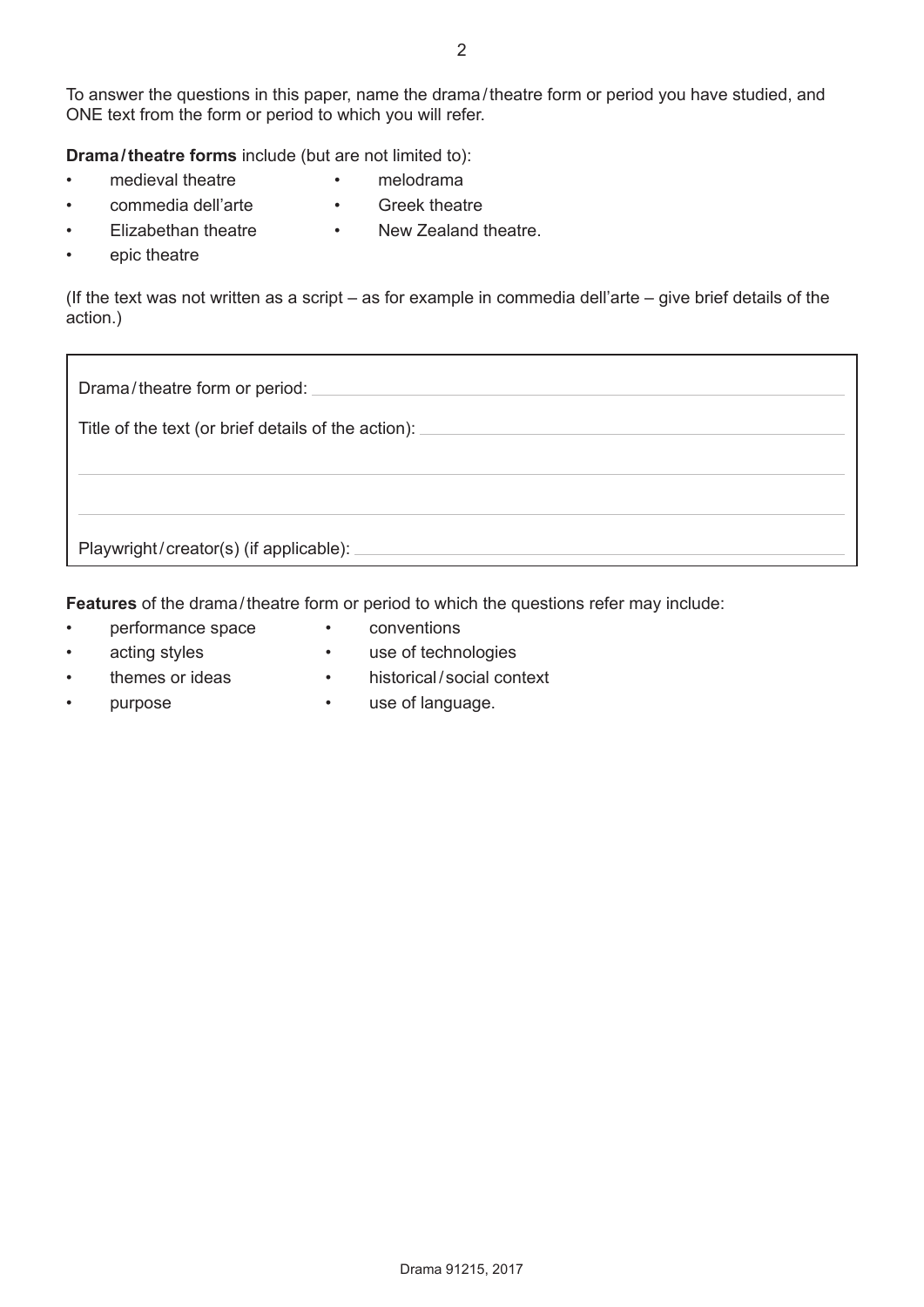**This page has been deliberately left blank. The examination continues on the following page.**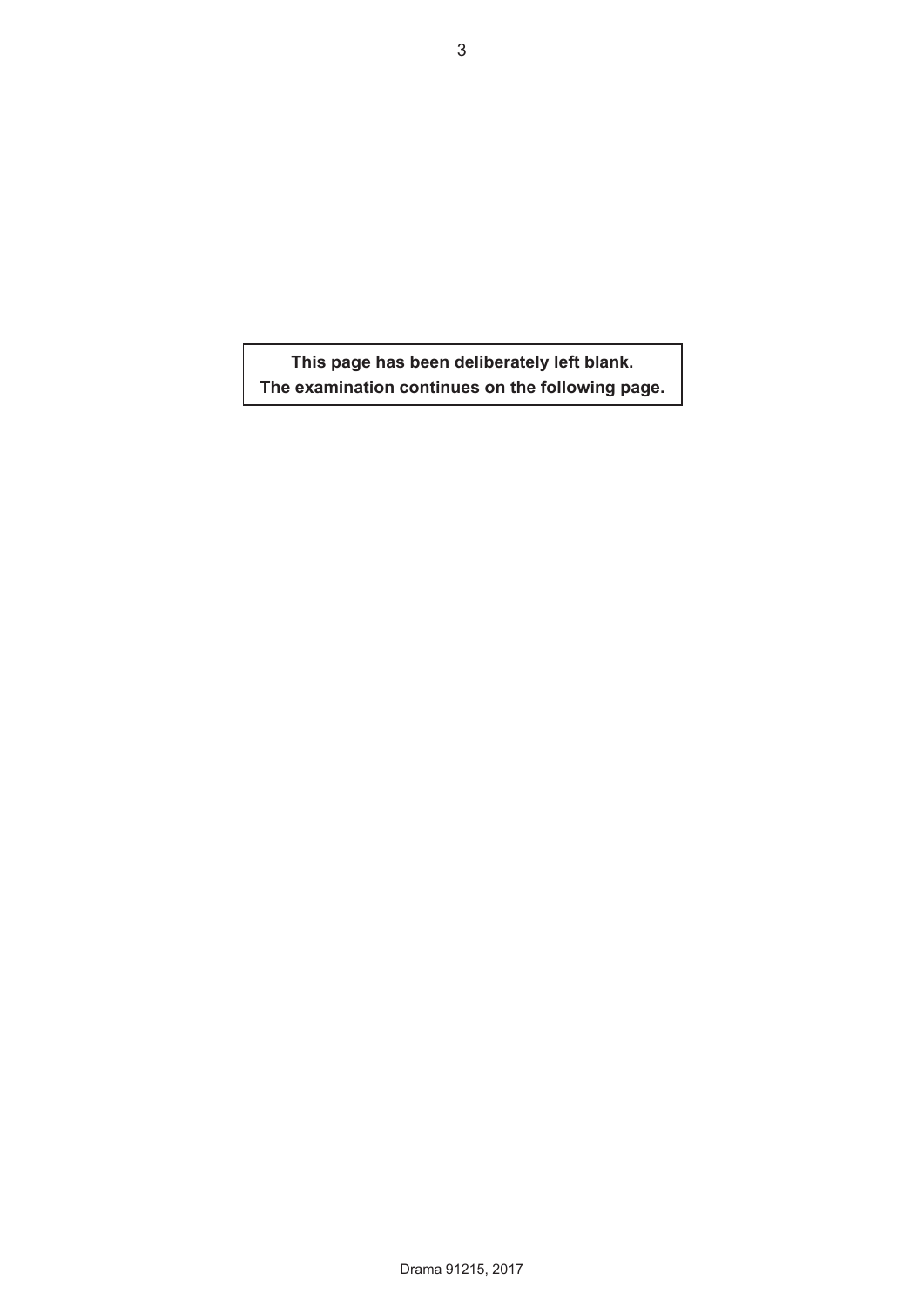**ASSESSOR'S USE ONLY**

## **QUESTION ONE: ORIGINS OF THE DRAMA OR THEATRE FORM**

(a) Describe where and when the drama or theatre form was originally developed.

(b) Explain a reason for the development of the form. You could consider:

- the social or cultural values of the time
- the laws or religious customs of the time
- a reaction to important events or political movements
- the message the form was intended to convey to the audience.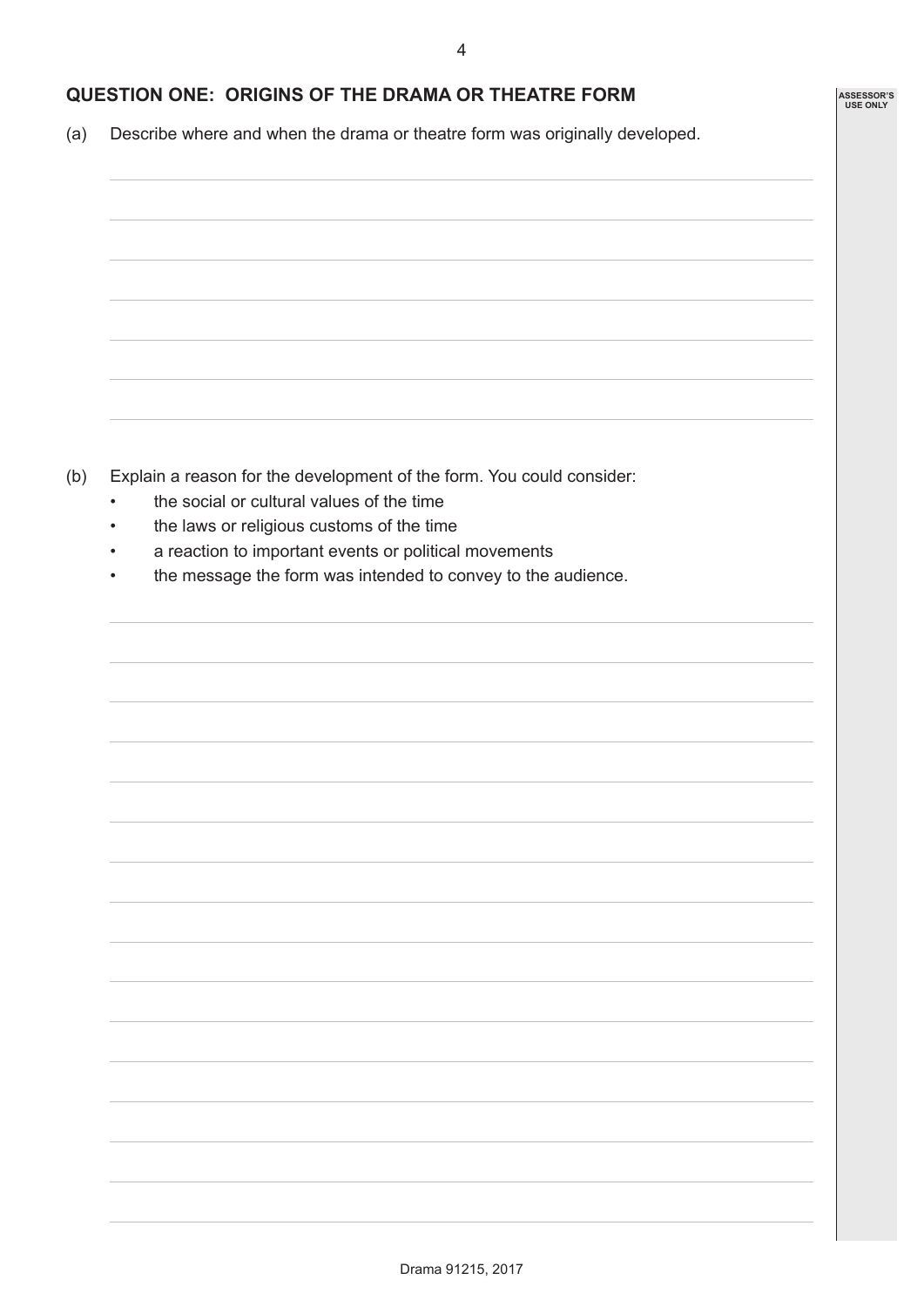**ASSESSOR'S USE ONLY**

- (c) Explain how a feature of the form is seen in your chosen text. You could consider:
	- the intention of the playwright
	- the expectations of the audience.

Give specific details from the text to support your answer.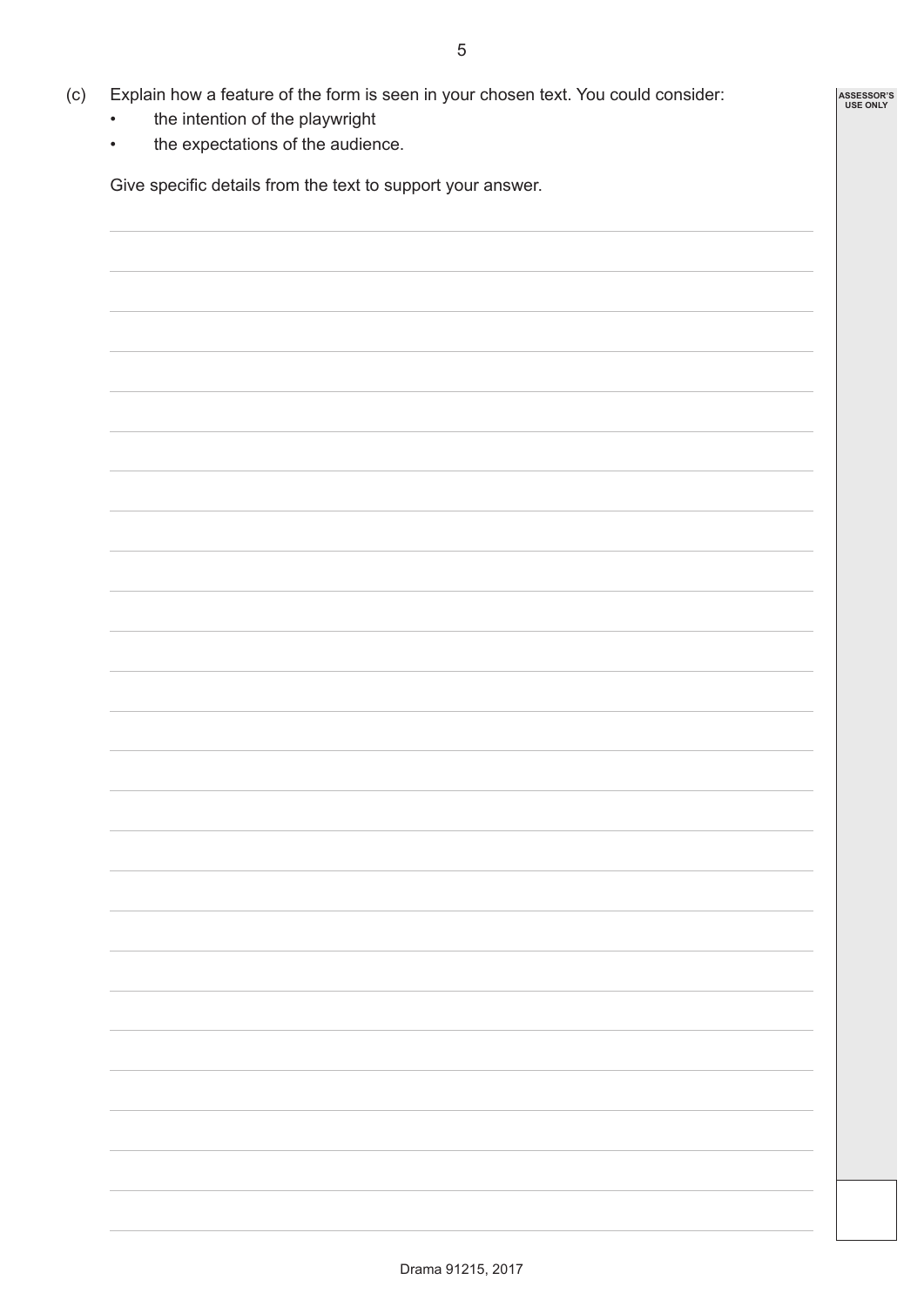**ASSESSOR'S USE ONLY**

# **QUESTION TWO: USE OF A TECHNOLOGY TO HIGHLIGHT A THEME OR IDEA**

Name a theatre technology that is typical of the form or period.

(a) Describe, in detail, how this technology would have been used in a traditional performance of your chosen text. You may sketch and make annotations in the space below to support your answer.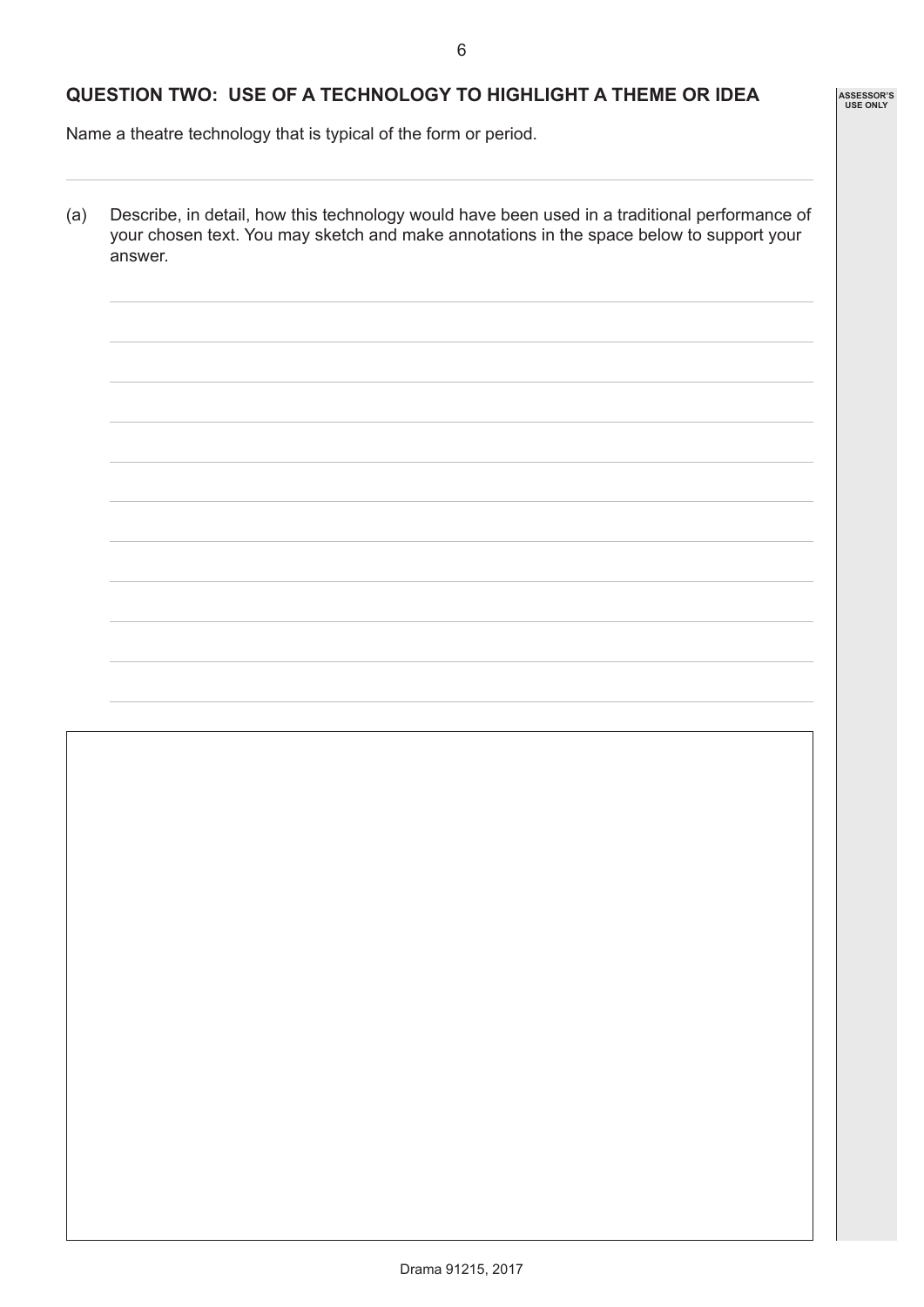- (b) Explain how this use of a technology highlighted an important idea or theme. You could consider:
	- an important relationship between characters
	- the mood or atmosphere
	- beginning and ending moments
	- establishment of time and place.

Give specific details from the text or the form or period to support your answer.

**ASSESSOR'S USE ONLY**

7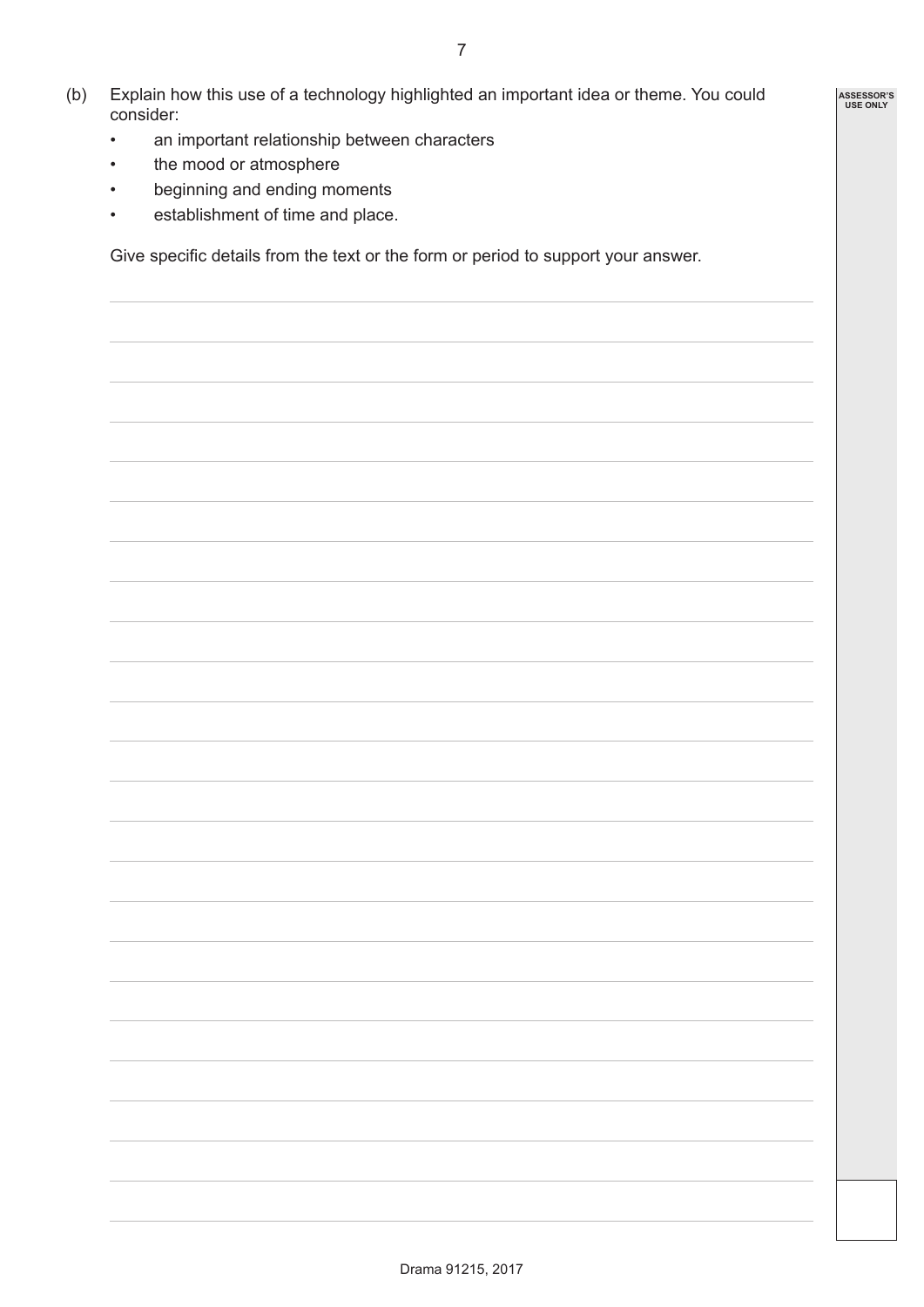#### **QUESTION THREE: ACTING STYLE AND COMMUNICATION OF CHARACTER/ROLE**

Choose a key character or role in your chosen text.

- (a) Describe, in detail, the importance of this character or role to the text or play as a whole. You could consider:
	- how the character or role communicates key features of the form or period
	- how the character or role contributes to the main message of the text or play
	- how the character or role interacts with others.

**ASSESSOR'S USE ONLY**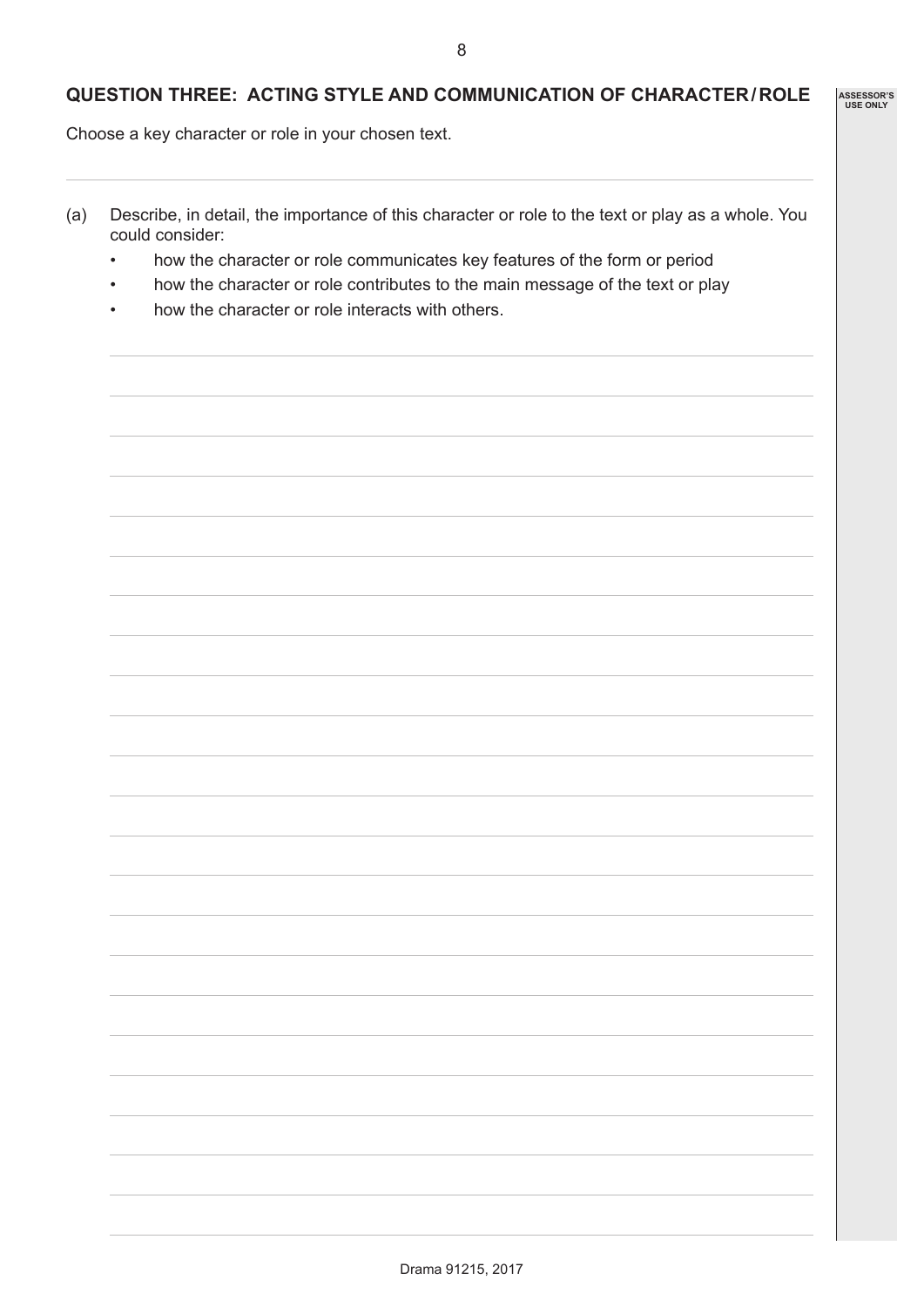- (b) Explain how the typical acting style of the form or period would be used to perform this character or role. You could consider:
	- the creation of character
	- the actors' interaction with the audience
	- the delivery of lines and actions
	- the delivery of the main message of the text or play.

Give specific details from the text to support your answer.

**ASSESSOR'S USE ONLY**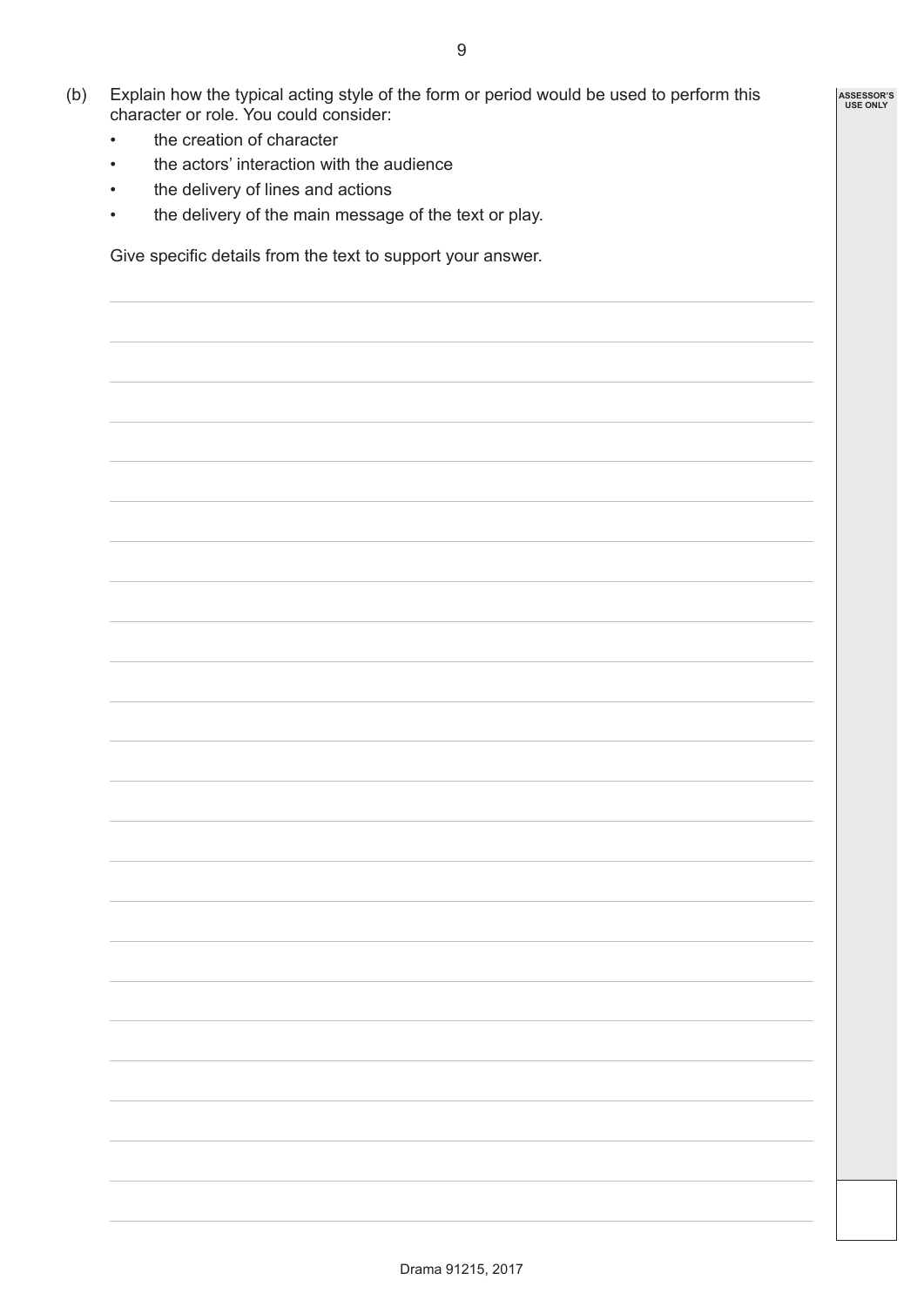| QUESTION<br><b>NUMBER</b> |  | Extra space if required. | Write the question number(s) if applicable. |  | ASSESSOR'S<br><b>USE ONLY</b> |
|---------------------------|--|--------------------------|---------------------------------------------|--|-------------------------------|
|                           |  |                          |                                             |  |                               |
|                           |  |                          |                                             |  |                               |
|                           |  |                          |                                             |  |                               |
|                           |  |                          |                                             |  |                               |
|                           |  |                          |                                             |  |                               |
|                           |  |                          |                                             |  |                               |
|                           |  |                          |                                             |  |                               |
|                           |  |                          |                                             |  |                               |
|                           |  |                          |                                             |  |                               |
|                           |  |                          |                                             |  |                               |
|                           |  |                          |                                             |  |                               |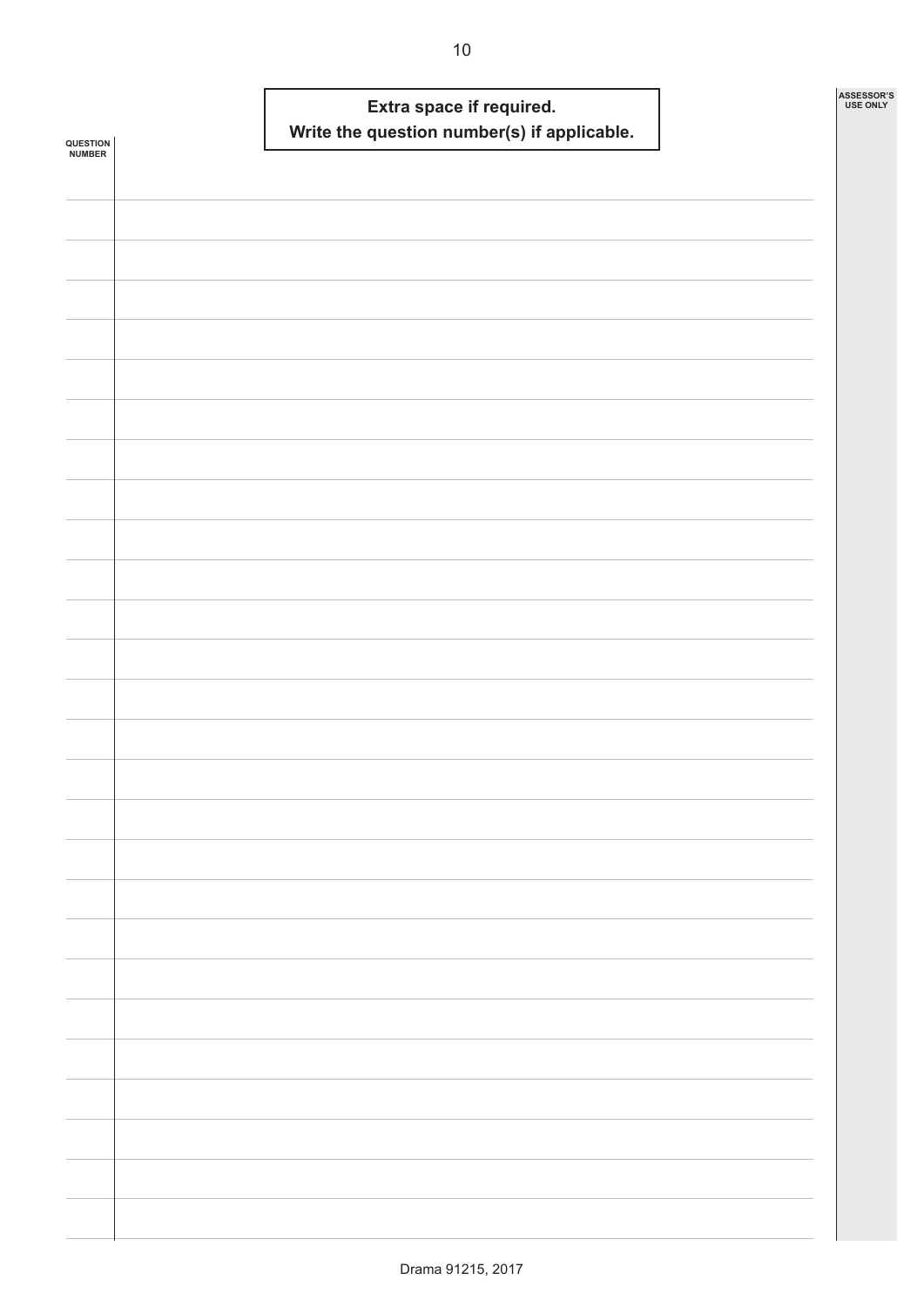| QUESTION<br>NUMBER |  | Extra space if required.<br>Write the question number(s) if applicable. |  | ASSESSOR'S<br><b>USE ONLY</b> |
|--------------------|--|-------------------------------------------------------------------------|--|-------------------------------|
|                    |  |                                                                         |  |                               |
|                    |  |                                                                         |  |                               |
|                    |  |                                                                         |  |                               |
|                    |  |                                                                         |  |                               |
|                    |  |                                                                         |  |                               |
|                    |  |                                                                         |  |                               |
|                    |  |                                                                         |  |                               |
|                    |  |                                                                         |  |                               |
|                    |  |                                                                         |  |                               |
|                    |  |                                                                         |  |                               |
|                    |  |                                                                         |  |                               |
|                    |  |                                                                         |  |                               |
|                    |  |                                                                         |  |                               |
|                    |  |                                                                         |  |                               |
|                    |  |                                                                         |  |                               |